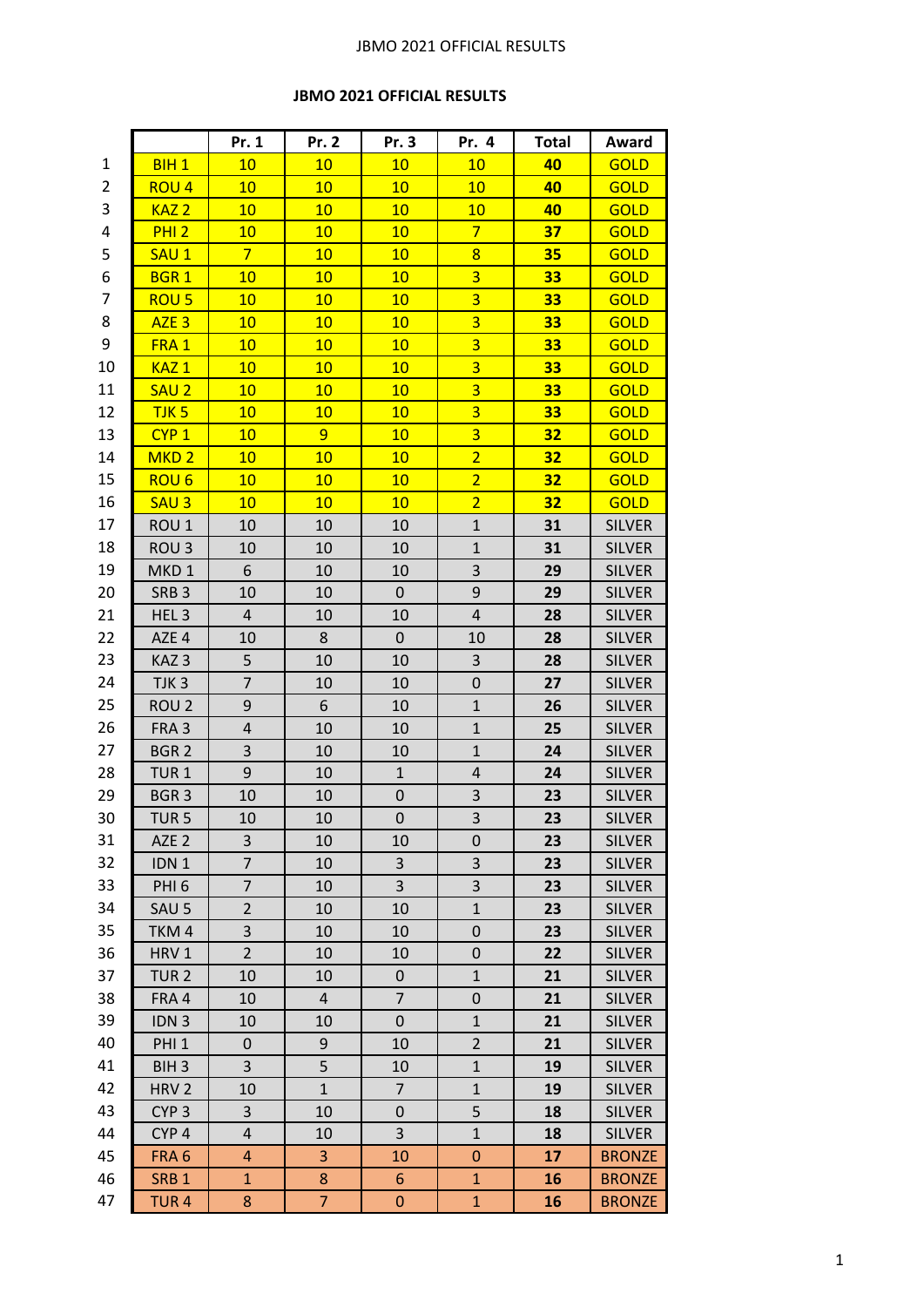## JBMO 2021 OFFICIAL RESULTS

| 48 | IDN <sub>4</sub> | $\mathbf{0}$            | 6              | 10               | $\mathbf 0$      | 16 | <b>BRONZE</b> |
|----|------------------|-------------------------|----------------|------------------|------------------|----|---------------|
| 49 | SAU 4            | 10                      | 5              | $\mathbf 0$      | $\mathbf{1}$     | 16 | <b>BRONZE</b> |
| 50 | SAU <sub>6</sub> | 5                       | 10             | $\mathbf{1}$     | $\mathbf 0$      | 16 | <b>BRONZE</b> |
| 51 | BIH <sub>5</sub> | $\overline{\mathbf{4}}$ | 10             | $\boldsymbol{0}$ | $\mathbf{1}$     | 15 | <b>BRONZE</b> |
| 52 | <b>BGR5</b>      | 3                       | 10             | $\mathbf{0}$     | $\overline{2}$   | 15 | <b>BRONZE</b> |
| 53 | TJK <sub>4</sub> | 3                       | $\mathbf{1}$   | 10               | $\mathbf{1}$     | 15 | <b>BRONZE</b> |
| 54 | TKM <sub>3</sub> | $\mathbf{1}$            | $\overline{4}$ | 10               | $\mathbf 0$      | 15 | <b>BRONZE</b> |
| 55 | BGR <sub>6</sub> | $\mathbf{1}$            | 10             | $\mathbf{0}$     | 3                | 14 | <b>BRONZE</b> |
| 56 | HEL <sub>5</sub> | 10                      | $\overline{a}$ | $\pmb{0}$        | $\boldsymbol{0}$ | 14 | <b>BRONZE</b> |
| 57 | SRB <sub>2</sub> | 3                       | 10             | $\boldsymbol{0}$ | $\mathbf{1}$     | 14 | <b>BRONZE</b> |
| 58 | TUR <sub>6</sub> | 3                       | 10             | $\boldsymbol{0}$ | $\mathbf{1}$     | 14 | <b>BRONZE</b> |
| 59 | KAZ <sub>6</sub> | $\mathbf 0$             | $\overline{a}$ | 10               | $\mathbf 0$      | 14 | <b>BRONZE</b> |
| 60 | TKM <sub>2</sub> | $\overline{2}$          | 10             | $\mathbf{1}$     | $\mathbf{1}$     | 14 | <b>BRONZE</b> |
| 61 | BIH <sub>6</sub> | $\pmb{0}$               | 10             | 3                | $\boldsymbol{0}$ | 13 | <b>BRONZE</b> |
| 62 | HEL <sub>4</sub> | $\mathbf{0}$            | 6              | $\overline{4}$   | 3                | 13 | <b>BRONZE</b> |
| 63 | SRB <sub>4</sub> | 10                      | $\pmb{0}$      | $\mathbf 0$      | 3                | 13 | <b>BRONZE</b> |
| 64 | TUR <sub>3</sub> | 9                       | 3              | $\boldsymbol{0}$ | $\mathbf{1}$     | 13 | <b>BRONZE</b> |
| 65 | HRV <sub>5</sub> | 5                       | 4              | $\mathbf 0$      | 3                | 12 | <b>BRONZE</b> |
| 66 | HRV <sub>6</sub> | 3                       | 6              | $\mathbf 0$      | 3                | 12 | <b>BRONZE</b> |
| 67 | FRA <sub>2</sub> | 10                      | $\mathbf{1}$   | $\mathbf 0$      | $\mathbf{1}$     | 12 | <b>BRONZE</b> |
| 68 | IDN <sub>2</sub> | 3                       | 8              | $\mathbf 0$      | $\mathbf 1$      | 12 | <b>BRONZE</b> |
| 69 | PHI <sub>3</sub> | 3                       | 9              | $\boldsymbol{0}$ | $\mathbf 0$      | 12 | <b>BRONZE</b> |
| 70 | <b>BGR4</b>      | $\mathbf{1}$            | 10             | $\mathbf 0$      | $\mathbf 0$      | 11 | <b>BRONZE</b> |
| 71 | HEL <sub>6</sub> | $\mathbf{1}$            | 10             | $\mathbf 0$      | $\mathbf 0$      | 11 | <b>BRONZE</b> |
| 72 | MKD <sub>3</sub> | $\mathbf 0$             | $\mathbf{1}$   | 10               | $\mathbf{0}$     | 11 | <b>BRONZE</b> |
| 73 | SRB <sub>5</sub> | 3                       | 5              | $\mathbf{0}$     | 3                | 11 | <b>BRONZE</b> |
| 74 | IDN <sub>5</sub> | 6                       | 4              | $\mathbf{0}$     | $\mathbf{1}$     | 11 | <b>BRONZE</b> |
| 75 | KAZ <sub>4</sub> | 6                       | 4              | $\boldsymbol{0}$ | $\boldsymbol{0}$ | 10 | <b>BRONZE</b> |
| 76 | KGZ <sub>3</sub> | 3                       | $\mathbf 0$    | $\overline{7}$   | $\mathbf 0$      | 10 | <b>BRONZE</b> |
| 77 | BIH <sub>2</sub> | 3                       | 6              | $\pmb{0}$        | $\boldsymbol{0}$ | 9  | <b>BRONZE</b> |
| 78 | BIH <sub>4</sub> | 3                       | 6              | $\mathbf 0$      | $\boldsymbol{0}$ | 9  | <b>BRONZE</b> |
| 79 | CYP <sub>2</sub> | 3                       | $\mathbf{1}$   | 4                | $\mathbf{1}$     | 9  | <b>BRONZE</b> |
| 80 | HEL <sub>2</sub> | $\overline{2}$          | 6              | $\mathbf 0$      | $\mathbf{1}$     | 9  | <b>BRONZE</b> |
| 81 | MDA <sub>2</sub> | 3                       | 6              | $\boldsymbol{0}$ | $\mathbf 0$      | 9  | <b>BRONZE</b> |
| 82 | MDA <sub>6</sub> | 3                       | 4              | $\boldsymbol{0}$ | $\overline{2}$   | 9  | <b>BRONZE</b> |
| 83 | MKD <sub>4</sub> | 3                       | 6              | $\mathbf 0$      | $\mathbf 0$      | 9  | <b>BRONZE</b> |
| 84 | FRA <sub>5</sub> | $\overline{2}$          | 6              | 0                | $\mathbf{1}$     | 9  | <b>BRONZE</b> |
| 85 | MDA <sub>1</sub> | 3                       | 4              | 0                | 1                | 8  |               |
| 86 | SRB <sub>6</sub> | $\mathbf{1}$            | 4              | 0                | 3                | 8  |               |
| 87 | KAZ <sub>5</sub> | 1                       | 6              | 0                | $\mathbf 1$      | 8  |               |
| 88 | TJK <sub>2</sub> | 3                       | 4              | $\mathbf{1}$     | 0                | 8  |               |
| 89 | HEL <sub>1</sub> | 3                       | 3              | 0                | $\mathbf{1}$     | 7  |               |
| 90 | MDA 3            | 1                       | 6              | 0                | 0                | 7  |               |
| 91 | TKM <sub>1</sub> | 3                       | 0              | 4                | 0                | 7  |               |
| 92 | MNE <sub>1</sub> | 0                       | 0              | 6                | 0                | 6  |               |
| 93 | AZE 1            | 4                       | $\overline{2}$ | 0                | 0                | 6  |               |
| 94 | HRV4             | 4                       | $\overline{2}$ | 0                | 0                | 6  |               |
| 95 | IDN <sub>6</sub> | 4                       | $\mathbf{1}$   | 0                | $\mathbf{1}$     | 6  |               |
| 96 | KGZ <sub>2</sub> | $\overline{2}$          | $\mathbf{1}$   | 3                | 0                | 6  |               |
| 97 | PHI <sub>4</sub> | 3                       | $\mathbf{1}$   | 0                | $\overline{2}$   | 6  |               |